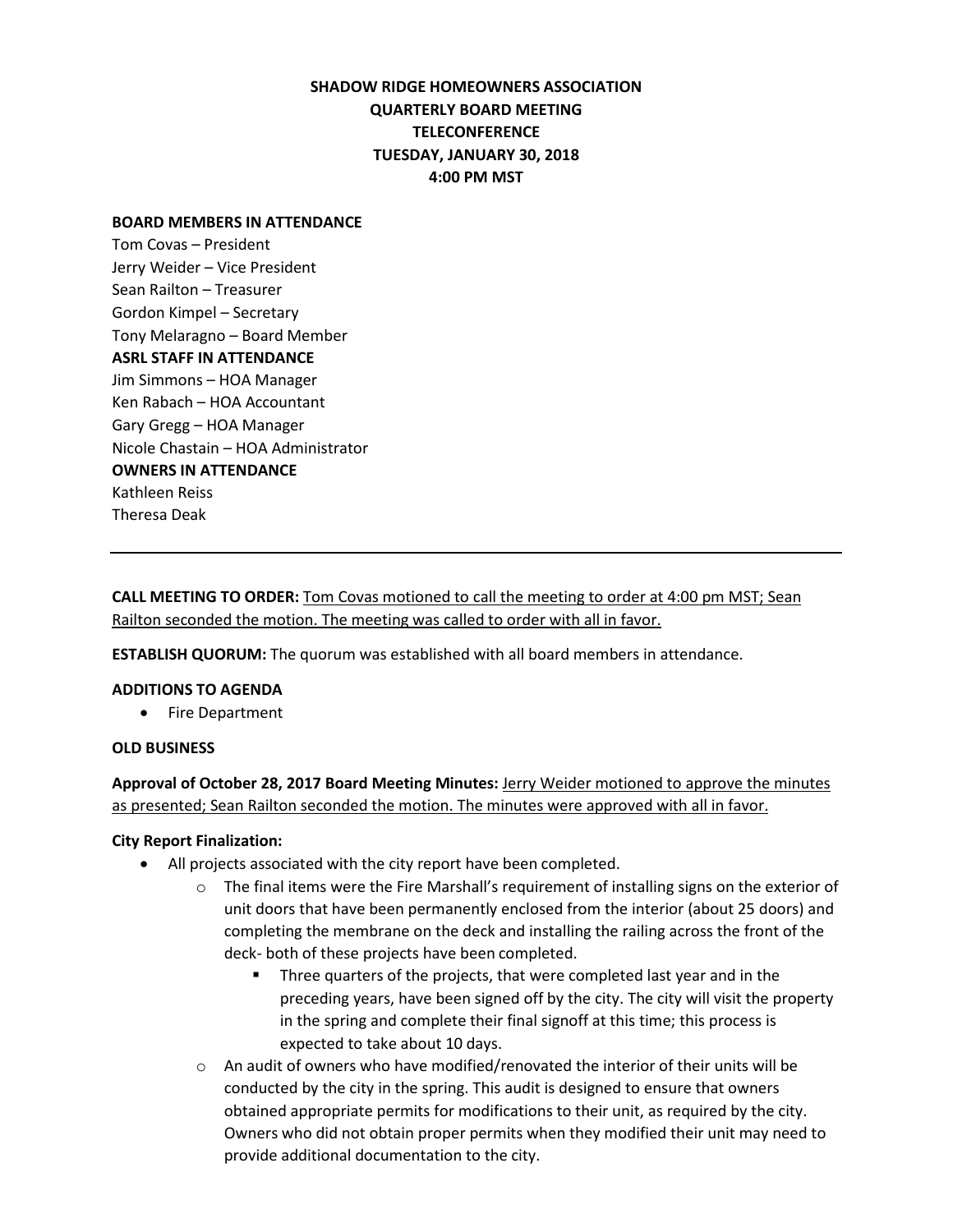- Tom Covas requests that the city provide a list clarifying exactly what modifications and renovations require a permit.
- The city requires that a condominium owner have a HOA verification form completed by the HOA during the process of obtaining a permit.

# **Patio Pad Material on Second Floor**

- The ultimate and future surfacing/usage of the deck is still undecided.
- Tom Covas wants ASRL to notify owners whose units face the deck (four units) that the deck asis will not be accessible for their use and poll their interest in having individual decks installed for their units so that they may have patio access from their unit.
	- $\circ$  Concerns were raised about the association funding the costs of the installation of these decks for unit owners. Additionally, the legal designation of this space was questioned: will the association be essentially giving away common area to these unit owners?
		- **IF Jim will follow up with the HOA's legal counsel on further clarification of this.**

# **Parking Update**

- There have been a few occasions of couples bringing their spouse's car or alternate car without a tag.
- Tom wants management to be stricter and more aggressive with vehicles that don't have tags for cars parked in front of the lobby for more than tenminutes.

**Building Exterior Lighting:** GTC Electric recommends refurbishing the existing fixtures as the best option. A proposal and bid to rebuild these from GTC Electric isn't ready at this time, but Jim will have a bid to the board by March. Additionally, Jim will present the proposed lighting plan to Liz with the city/building department for approval. The unit exterior globe fixture replacements that were discussed in the October 2017 board meeting will be included in this proposal.

**Windows & Doors of Commercial Units:** Gary Gregg provided the board with several bids for this project. The bid from Summit Glass to replace all windows and sliding doors of first floor units and north-facing units (all floors) came in around \$120,600. Of the bids obtained, Summit Glass presented the fastest lead time (26 days), the highest quality glass/heat efficiency properties, and their bid was roughly \$10,000 cheaper than the competitor's bids.

Jerry Weider motioned to move forward with Summit Glass, starting with unit 118, and completing all units that are on the first floor or north-facing (all levels) in 2018; Gordon Kimpel seconded the motion. The motion carried unanimously. This project will be funded by the allocated funds in the capital reserve which come into the annual HOA budget each year through our existing HOA dues. There will be no need for a special assessment. This project is anticipated to start thirty days from now.

The door replacement of the north-side of the building is a completion of the project that was done previously. At that time, the doors were replaced for all other units but there was no proper door replacement available for the doors on the north-side. Now that product has come to the market, the HOA has a responsibility to complete the door replacement for all units that were not completed in the original door replacement project.

**Update on Plat Recording:** The conversion of HOA-owned storage space and conference rooms to common area was recorded in the plat amendment, but wasn't reflected in the tax bills**.** There were documents that needed to be submitted to the county tax assessor by Evergreen Engineering, but they were not. Evergreen Engineering was tasked with, and paid by the association to record the documents. Robert Rosing has been working with Evergreen Engineering to file these properly. As part of this